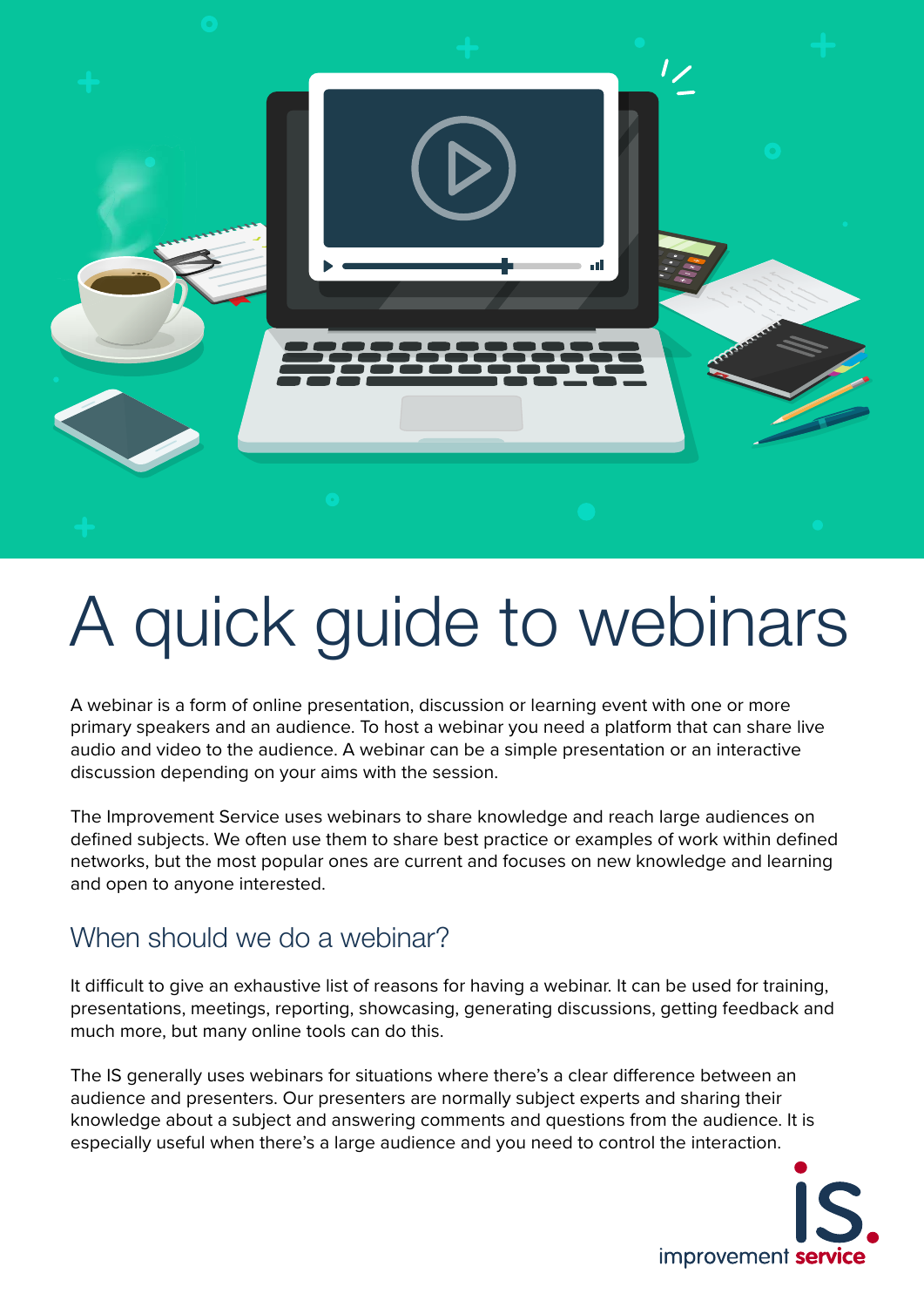## Getting the tech right

#### What equipment do you need?



To deliver a webinar, you'll need a reliable up-to-date computer, a stable and sufficiently fast internet connection and a platform to deliver the webinar on.

It can be useful to have access to a webcam if you want people to see you – the one in a laptop will do perfectly. If you have several presenters in different places, they will all need similar access and equipment.

Sound is important, maybe even more important than images, and you should attempt to get the best setup possible.

It is possible to host webinars by just using the inbuilt microphone in a laptop, but to avoid unpleasant echoes and feedback, you will get much better sound from a headset with a microphone. Even a simple one from a mobile phone will improve the sound significantly.

For a very stable and clear sound, it can be worth using a phone connection along with a headset for both the host and presenters. Almost all webinar systems offer a dial-in option, and this can also help free up your bandwidth a little bit. In case of an unstable internet connection, a phone is by far the best solution, as this will let your hear and be heard in the webinar, even if your internet connection breaks up.

This can also be good advice for any attendees, who are having trouble with accessing the webinar or getting good audio.

If you're in a room along with other presenters, you should consider investing in an external table microphone. They are much better for recording sound from a group of people. You may also need an external loudspeaker if you also have people presenting remotely at the same time or if you invite verbal comments from the audience.

### What service should we use?

The IS uses a paid service called GoToWebinar, but there are many different options available. Microsoft Teams, Google Meet, Cisco Webex and many others are all providing platforms that can be used for hosting webinars.

It can be tricky to find a platform that works for everyone, so consider finding out what other organisations in your field uses and make sure that it handles privacy and data safely.

For the IS it is important that the platform has a good registration system, can record webinars and is accessible for most of our key audience in local government (who are often behind firewalls). We have room for 500 attendees on our platform, but most providers offer the possibility to scale your subscription to your needs.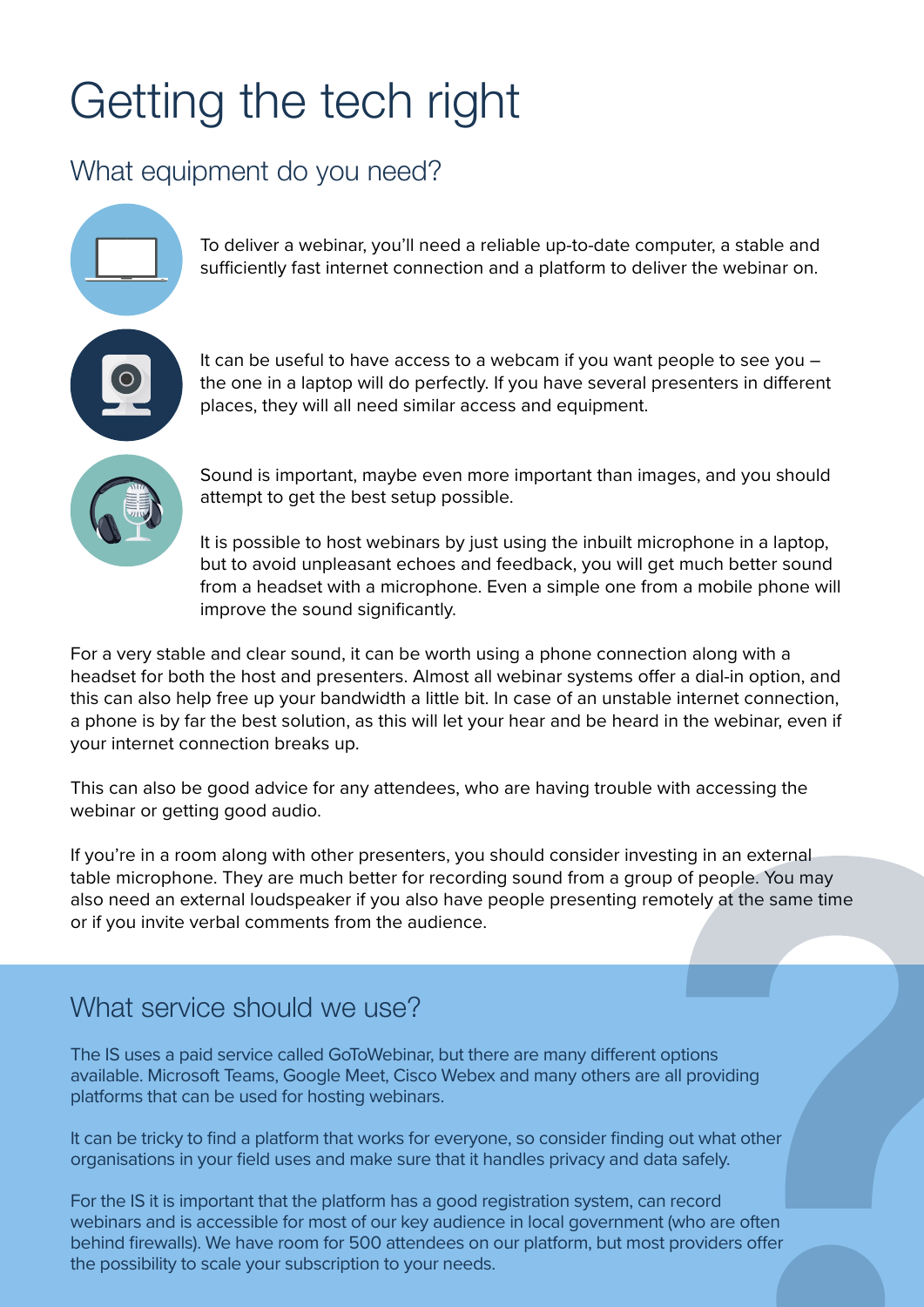## It's all in the preparation

#### How do we plan a webinar?

| $\overline{\triangle}$                           |  |  |
|--------------------------------------------------|--|--|
| $\blacktriangledown$<br><b>Contract Contract</b> |  |  |
| $\triangle$                                      |  |  |
|                                                  |  |  |
| $\sqrt{}$<br>$\mathsf{I} =$                      |  |  |
|                                                  |  |  |
|                                                  |  |  |

It is always good to plan in advance, but sometimes you just don't have the time – we can organise webinars with few days' notice, but prefer to be able to advertise them 2-3 weeks before the time.

Here a list of things you'd want to get in place as quickly as possible in any case. You might not be able to have all of them ready before you advertise your webinar, but keep them in mind:

**Theme and audience:** What do you want to talk to an audience about and who's the audience? How long do we need for advertising the webinar to them?

**When and how long:** Find a time where you think your speakers and audience would be able to attend. We usually set aside an hour and try to limit the presentations to about 30-40 minutes and leave at least 15-20 minutes for Q&A.

**Book your system:** Book your webinar system, so you get the time slot you prefer. Leave at least half an hour space before and after the webinar to make sure you and presenters can log in early, and it's always important to have a buffer in case your discussion unexpectedly runs over.

**Speakers:** Who is going to be presenting? How much time do they have each? Leave room for questions. Generally having two different expert speakers will give them enough time to go into a bit of detail without being a wall of talk.

**Description:** Write a concise description with information about the webinar (What is it about, who is speaking, who is the audience, and what can they expect to take away). It can be updated along the way as you have more info available.

**Communications:** Where to advertise, get registration link published, contact networks that can help you reach your audience, put it on websites, use social media.

**Format of the webinar:** How do you engage the audience? Is it a talk to slides? A discussion using webcams? Is there a Q&A and does the audience get to talk or do you take comments and questions through a chat? There are many options and not a single correct way of doing it. Some presenters like a tight pre-planned format, others work better in a flexible structure, where the discussion steers the outcomes and discussions.

All of the above are dependent on what functionalities you have available, your aim with the webinar and your personal preferences. Talk with someone who has experience in webinars if you're unsure about what's best for you.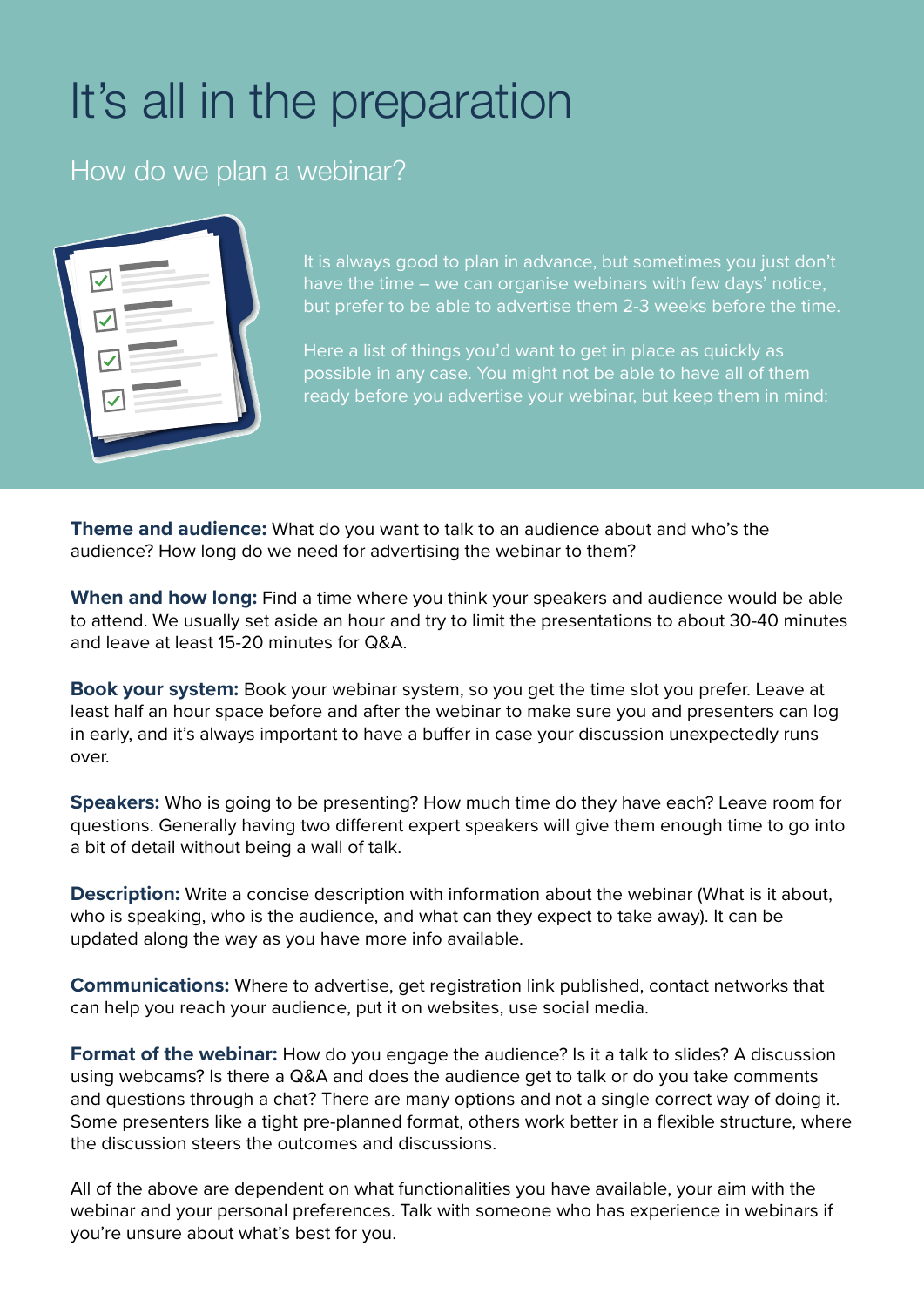

#### Other considerations:

**Should you have two hosts?** One for the technical support/written questions and one for talking and listening to presenters? The IS will usually have this on public and large webinars. Having two hosts is also a precaution for bad internet connection causing the host to be logged off.

**Do you use webcams?** Using webcams builds a trust in what is said as the audience can read your reactions, but it is a strain on a lot of internet connections and can also be a privacy issue. It can be very useful for webinars, where discussion between the speakers is the main content. Some webinars are just webcams and no presentations.

**Recording:** How and where can you record the webinar and what do you need to do with the recording to make it ready to share later? Do you have permission to record the presenters?

**Q&A:** Do you take "callers" or do you only take written questions? At the IS we rarely open up for microphones for attendees for public or large webinars. It's hard to control the time for questions, when you're not posing them. We also try not to mention names of the people asking questions for privacy reasons. This is a matter of preference, but consider it and inform your presenters (and later the audience) of the format you've chosen. Consider what you will do with any questions and comments you can't or don't have time to address during the webinar.



#### **Registration**

Most platforms will have a form of registration service available to you, but the best services have a setup that can help you with keeping registrations, generating automated emails and support interaction with the audience. Make sure you are careful with the attendees' data and don't collect any unnecessary information. Remember that you might get questions and comments through the system, so it is important to have the emails sent to a place where you have access.

#### Pre-webinar testing and technical challenges

You'll probably have some small technical issues to deal with using webinar technology, but by testing with your speakers before the webinar, you can eliminate some of the more difficult ones. Try and do the testing as soon as possible, so you have time resolve any issues before the webinar.

At the Improvement Service we always run a test through the system we're using with any remote users. It is mainly to make sure that they can actually access the platform (using a home internet connection and private laptop will usually never cause any problems if the bandwidth is good enough).

We also try and make sure that the presenters feel comfortable with the technology, understand what they need to do during the webinar, know how to use their presentations, and know how they will be able to share content and address the audience. If all goes well, this can easily be done within 10 minutes.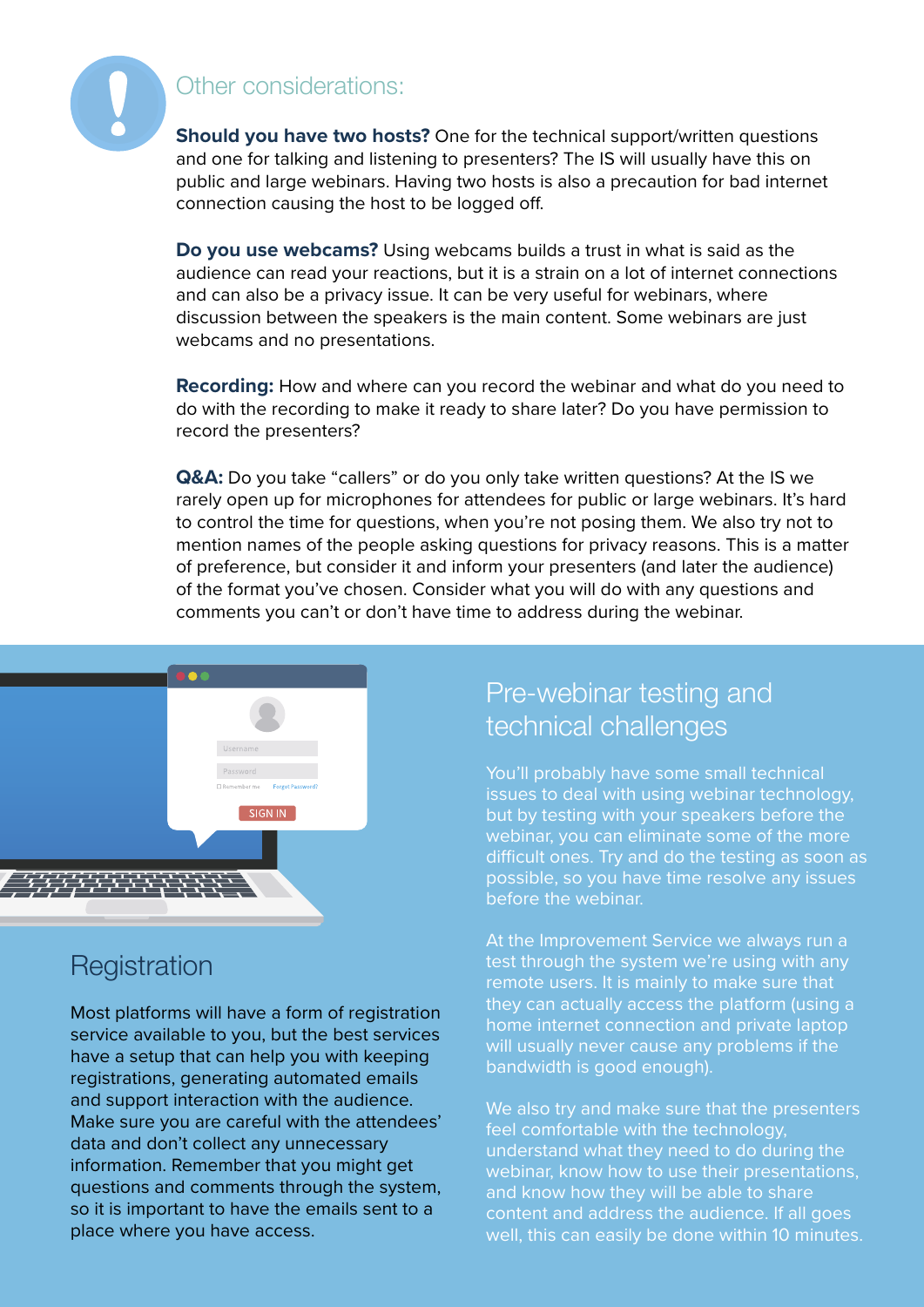

## On the day

#### The actual webinar - some things to remember

As mentioned earlier, there's no single formula for hosting a webinar, but here are some of the things that we always keep in mind, when we're hosting a webinar for the IS:

#### Before you start

Make sure that you're in a **quiet space**.

As a host, you should **start logging in about 30 minutes before the start time of the webinar**. This will give you time to comfortably check that you have everything ready. Remember to check battery power, sound, headphones/microphone etc., internet connection (cable or Wi-Fi? Or both!), have a notepad and a glass of water ready.

**Have polls, handouts or other things ready in the system**, if you're using them. Have a couple of questions ready for the presenters if you need to fill out time before any questions from the audience comes in. You can give you presenters a heads up about them.

**Have a copy of any presentations ready** in case you need to run them on behalf of a presenter. Remember to ask if you can share them. Having slides with contact information and a Q&A slide can be helpful.

**Get presenters to log in about 15 minutes early**. Good webinar systems allow presenters and organisers to talk to each other before any broadcasting to the audience.

**Ask presenters to completely mute mobile phones** (and mute your own), and remember to close any app that creates popups on your desktops (Outlook and Teams are the main culprits).

**Run through the agenda** with presenters.

If you're using webcams **do a quick check of each other's physical backgrounds** – you'd be surprised what other people see.

**Have names, titles, organisations, and other important details and info about your presenters written down**, it's easy to suddenly forget something halfway through a presentation.

**Press record when you're ready to start the actual webinar**. Most dedicated systems lets you have auto-start recording enabled, but this might make editing necessary afterwards.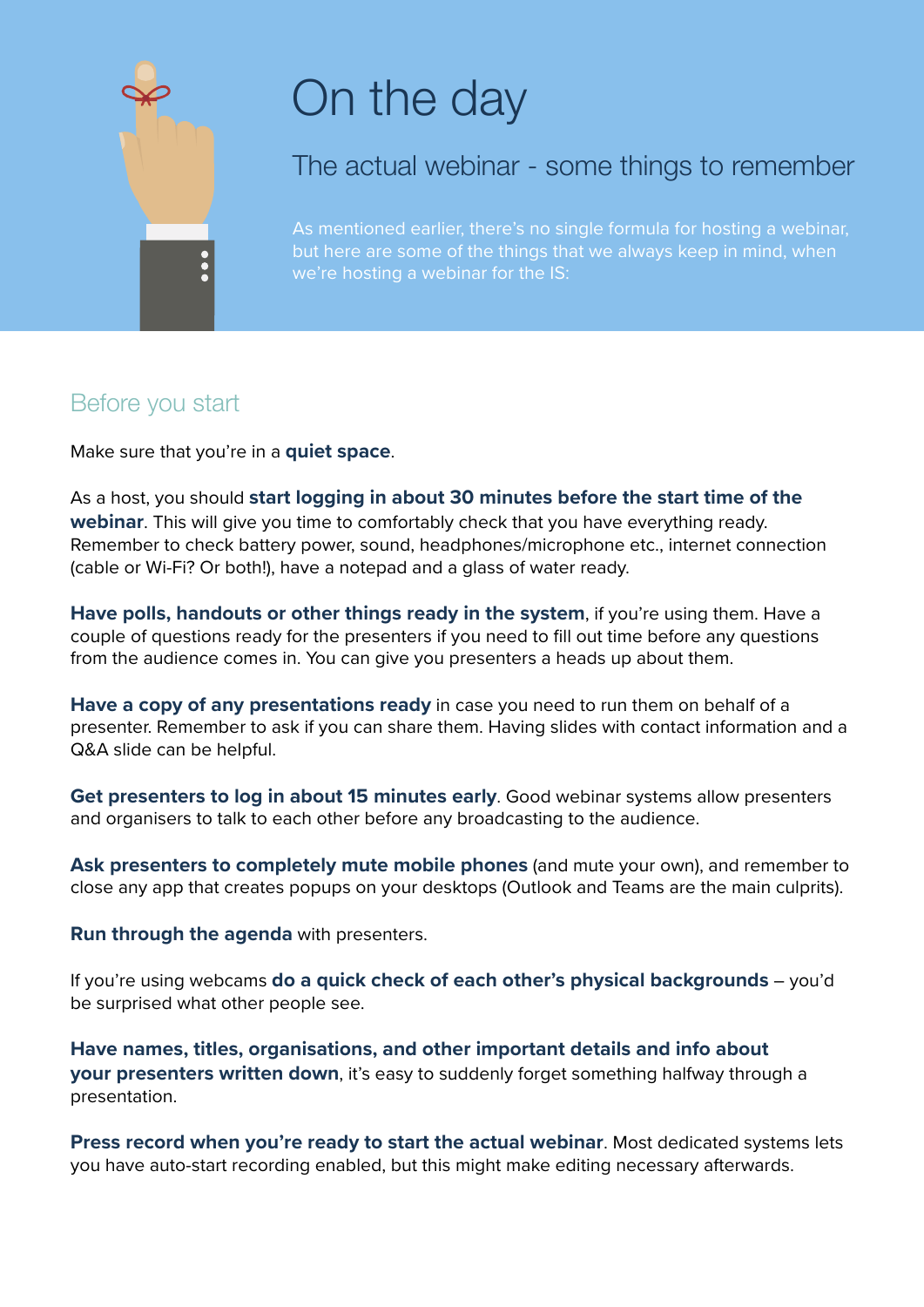#### During the webinar

**Start on time** – or maybe about 2 minutes later, so people have time to sign in from the email links they have.

**Use chat functions** and possibly your microphone to let people know when you're planning to start and when you have started (when people should be able to see and hear the presentations).

**Introduce your presenters and the agenda**. Tell people what they can expect and how they can communicate with you for technical issues, questions and comments. Explain how questions and comments are used and when they should be sent/asked.

**Hand over to your presenters** – just as you practised in the pre-testing.

Try and **act on behalf of the audience**, so explain jargon or ask exploratory questions of the presenters when necessary.

If you're doing a Q&A, then remember you might not have any audience questions, so **have some standard questions ready** to fill the "dead air" before you can ask on behalf of the audience.

**Be careful with sharing people's names and other info** if you pose questions for them. They might not want that shared.

**Try to end on time**. Most people have busy calendars and might feel unhappy if they have to choose between leaving your great webinar or being late for an important meeting.

**End with thanking presenters and audience and talk about the next steps** and any interaction the audience can expect.

**End recording.**

**End the webinar**.

#### Post – webinar

**Give your presenters a quick call or an email** to make sure that they're happy and check if they are still ok with sharing the recording.

**Check that your recording is working** and make a backup if you only have it locally.

Check that you have **noted down anything you have promised** the audience and presenters.

In the hours/days following you might want to **contact your audience** with a link to the recording, link to answers to questions or a maybe a survey.